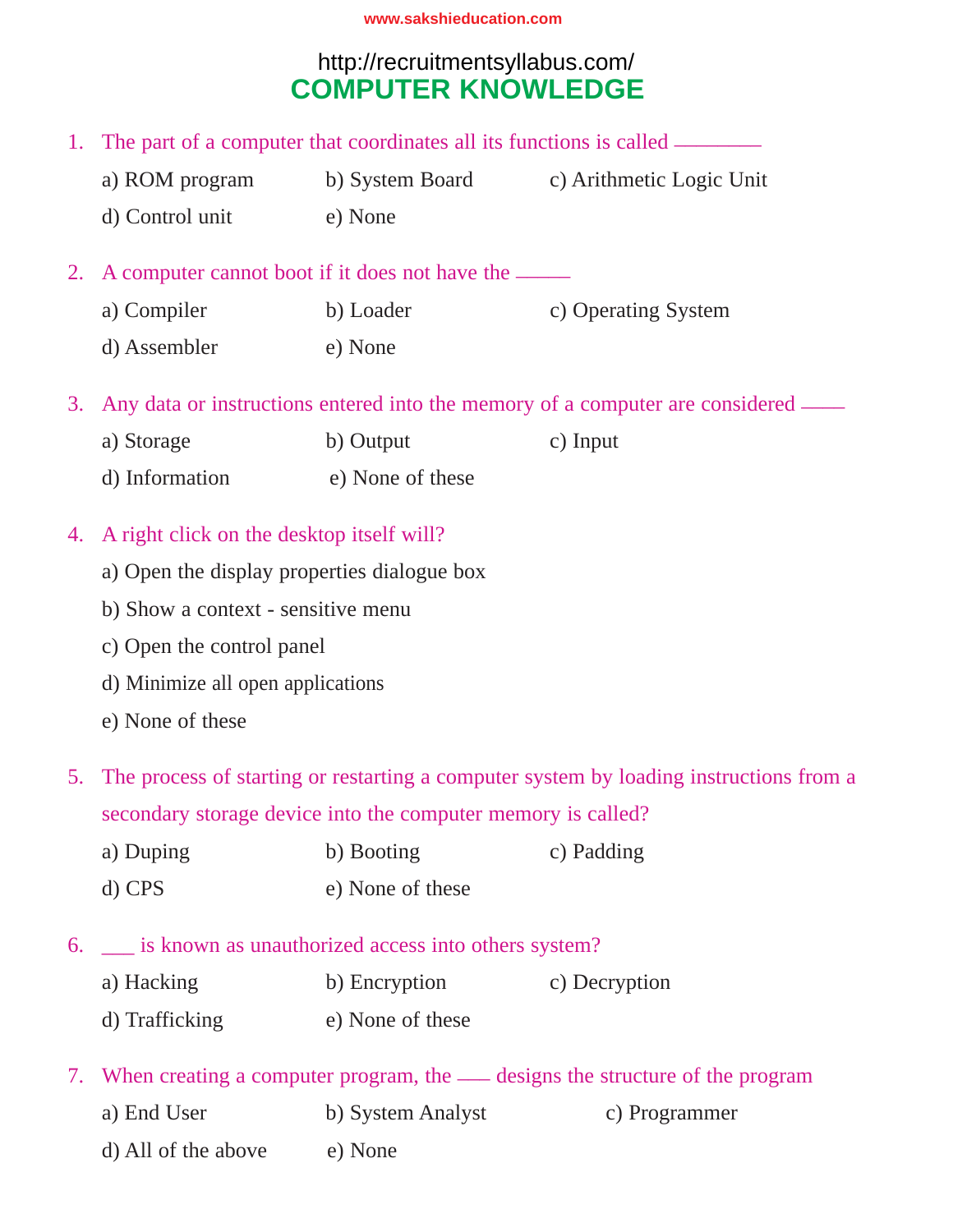- 8. Which commands divides the //recruitments will abus. Goro/sector and assign a unique address to each one?
	- a) Ver b) Format c) Fat d) Chkdsk e) None of these
- 9. When you turn on the computer, the boot routine will perform this test:
	- a) RAM test b) Disk drive test c) Memory test d) Power on self test e) None
- 10. Which of the following peripheral devices displays information to a user?
	- a) Monitor b) Keyboard c) Secondary Storage Devices d) Secondary Storage Media e) None of these

#### 11. Band width refers to:

- a) The cost of the cable required to implement a WAN
- b) The cost of the cable required to implement a LAN
- c) The amount of information a peer-to-peer network can store
- d) The amount of information a communication medium can transfer in a given amount
- of time

e) None of these

## 12. If the computer keeps rebooting itself, it is likely that:

- a) It is effected with virus
- b) It does not have enough memory
- c) There is no printer
- d) There has been a sudden power rise
- e) It needs a CD-ROM

#### 13. Devices that enter information and let you communicate with the computer are called:

- a) Software b) Output Devices c) Hardware
- d) Input Devices e) Input / Output Devices

#### 14. An integrated circuit is  $\equiv$

- a) A complicated circuit
- b) An integrating device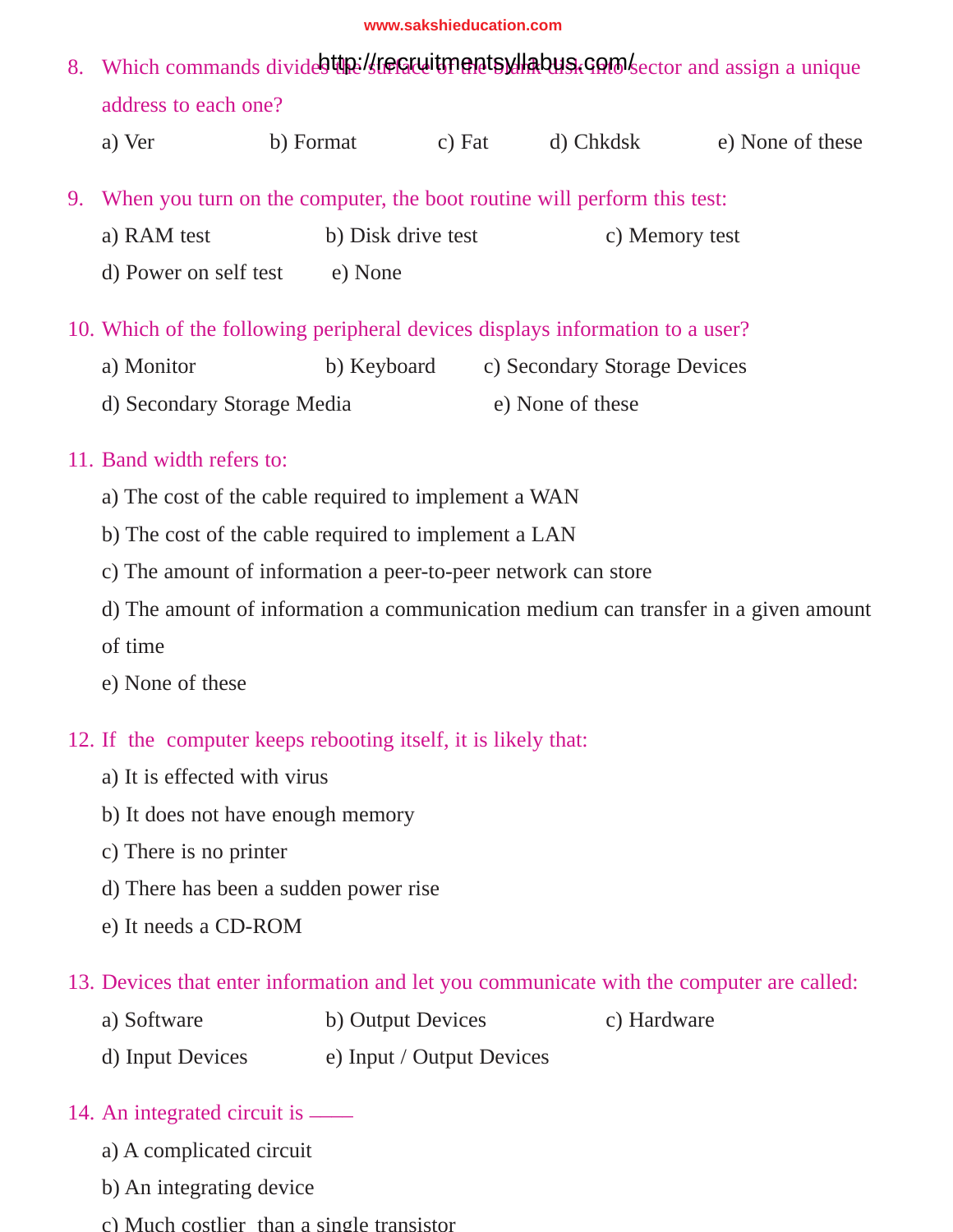| d) Fabricated on a tiny shittp://teggruitmentsyllabus.com/              |                    |                       |                                                            |  |  |  |
|-------------------------------------------------------------------------|--------------------|-----------------------|------------------------------------------------------------|--|--|--|
| e) None of the above                                                    |                    |                       |                                                            |  |  |  |
| 15. The computer connected to a LAN (Local Area Network) can            |                    |                       |                                                            |  |  |  |
| a) Run Faster                                                           |                    | b) Go Online          |                                                            |  |  |  |
| c) Share information and/or share peripheral equipment                  |                    |                       |                                                            |  |  |  |
| $d)$ E - Mail                                                           |                    | e) None of these      |                                                            |  |  |  |
| 16. Which device can not be shared in network?                          |                    |                       |                                                            |  |  |  |
|                                                                         |                    |                       | a) Floppy b) Key board c) Computer d) Printer e) Hard Disk |  |  |  |
| 17. A printer is a type of device used for ______                       |                    |                       |                                                            |  |  |  |
| a) Input                                                                | b) Word Processing |                       | c) Processing                                              |  |  |  |
| d) Output                                                               | e) None of these   |                       |                                                            |  |  |  |
| 18. The basic goal of computer process is to convert data into —        |                    |                       |                                                            |  |  |  |
| a) Files                                                                | b) Tables          |                       | c) Information                                             |  |  |  |
| d) Graphs                                                               | e) None of these   |                       |                                                            |  |  |  |
| 19. The name that user gives to a document is referred to as ______     |                    |                       |                                                            |  |  |  |
| a) Document Name b) File Name                                           |                    |                       | c) Name Given                                              |  |  |  |
| d) Document Identity                                                    | e) None            |                       |                                                            |  |  |  |
| 20. The person who writes and tests computer program is called a ______ |                    |                       |                                                            |  |  |  |
| a) Programmer                                                           |                    | b) Computer Scientist | c) Software Engineer                                       |  |  |  |
| d) Project Developer                                                    | e) None            |                       |                                                            |  |  |  |
| 21. DNS is the abbreviation of:                                         |                    |                       |                                                            |  |  |  |
| a) Domain Name Service                                                  |                    |                       | b) Domain Name System c) Direct Network Service            |  |  |  |
| d) Direct Network System                                                |                    | e) None of these      |                                                            |  |  |  |
| 22. Which of the following is not true as regards primary storage?      |                    |                       |                                                            |  |  |  |
| a) It is a part of the CPU                                              |                    |                       |                                                            |  |  |  |
| b) It allows very fast access to data                                   |                    |                       |                                                            |  |  |  |

c) It is relatively more expensive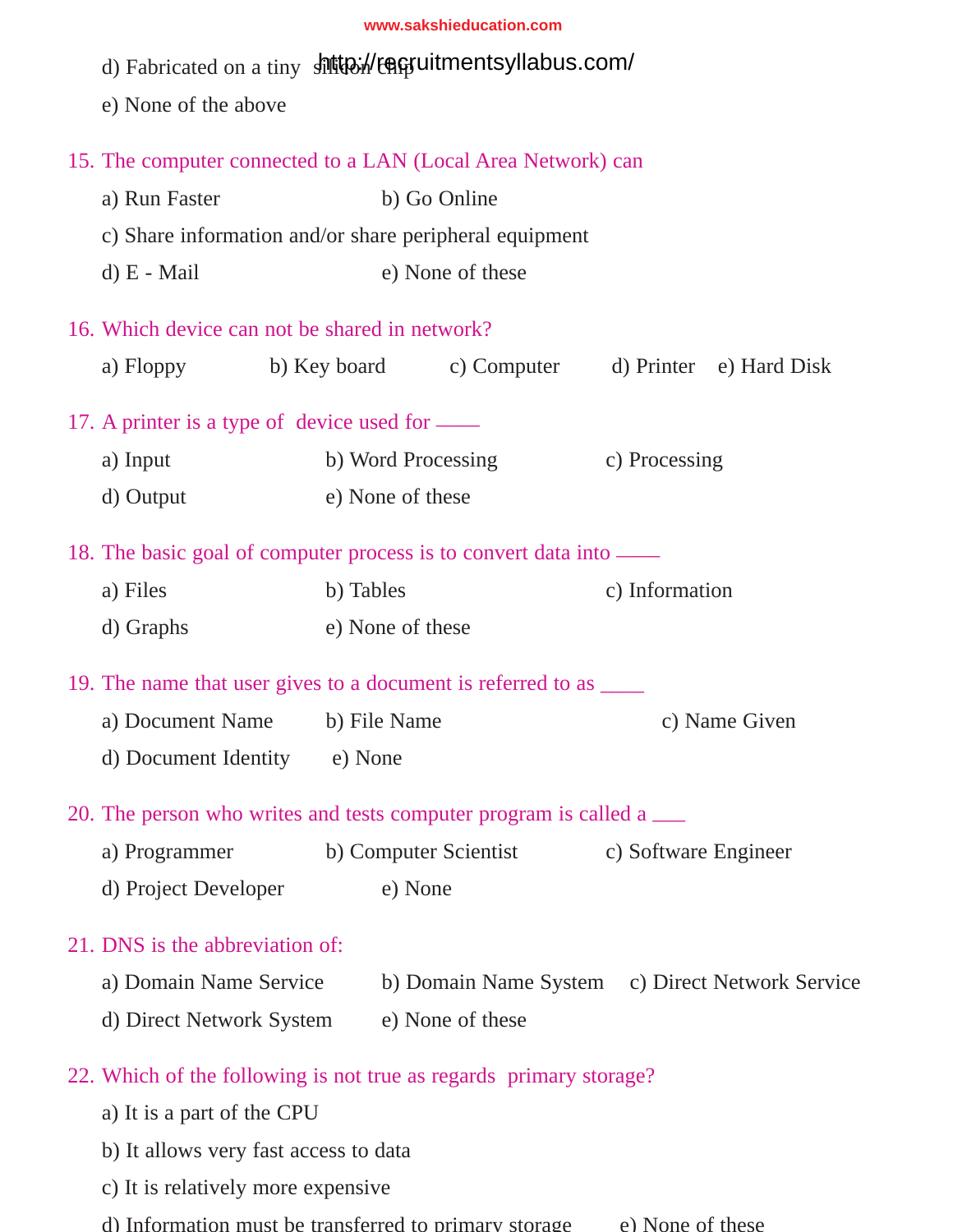# 23. Which of the following is the *Missiphtmentsyllabus.com/er?*

- a) Super Micro b) Super Conductor c) Micro Computer
- d) Super Computer e) Mega Frame

### 24. Which of the following isn't a type of computer facility?

| a) Decentralized | b) Centralized | c) Dedistributed |
|------------------|----------------|------------------|
| d) Distributed   | e) None        |                  |

#### 25. Computer network is a?

- a) A distributed data processing system
- b) Multiple computers are linked together for the purpose of data communication and

resource sharing

- c) Both  $(A)$  &  $(B)$  are false
- d) Both  $(A) \& (B)$  are true
- e) None of these

### 26. Which of the following will be used for checking spelling?

| a) Dictionary Disk | b) Index Disk | c) Directory Disk |
|--------------------|---------------|-------------------|
|                    |               |                   |

d) None of these e) All the above

#### 27. Internet Banking is an example of?

| a) Electronic Funds Transfer (EFT) |          | b) EDP (Electronic Data Processing) |
|------------------------------------|----------|-------------------------------------|
| c) EBCDIC                          | d) ASCII | e) None of these                    |

#### 28. Anonymous FTP is?

- a) Internet file transfer protocol
- b) Protocol that requires password
- c) Not access to the files
- d) None e) All of the above

#### 29. Archive is a?

- a) Backup storage
- b) Forward operation
- c) Drimary storage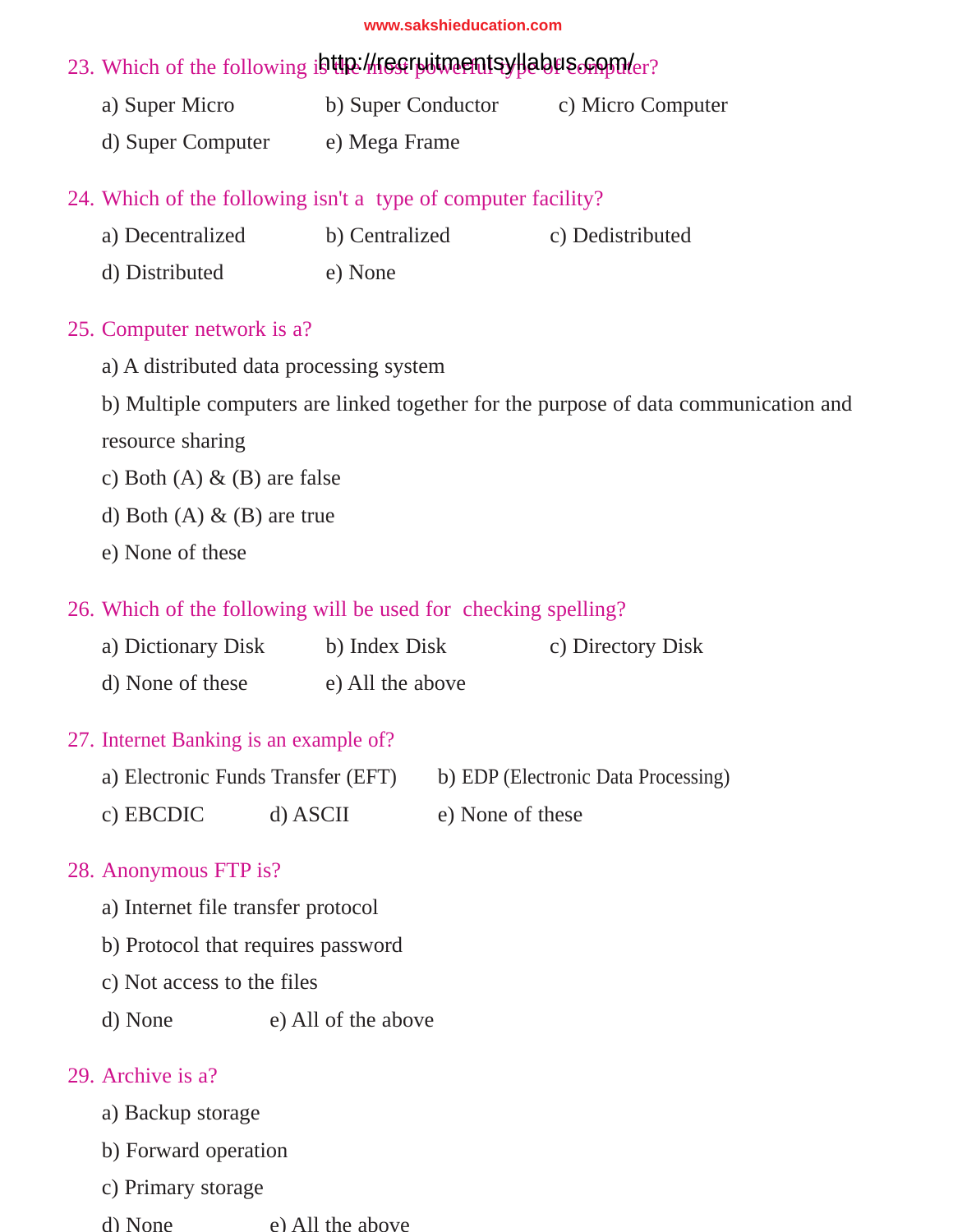| 30. CPU performs read/writehthe//arenasultmentsvillabus.com/   |                               |                  |                  |  |  |  |
|----------------------------------------------------------------|-------------------------------|------------------|------------------|--|--|--|
| a) ROM                                                         | b) PROM                       | c) EPROM         |                  |  |  |  |
| d) RAM                                                         | e) None of these              |                  |                  |  |  |  |
| 31. BIOS is an abbreviation for?                               |                               |                  |                  |  |  |  |
| a) Binary Input/Binary Output b) Binary synchronous            |                               |                  | c) Binary digit  |  |  |  |
| d) None of these                                               | e) All the above              |                  |                  |  |  |  |
|                                                                |                               |                  |                  |  |  |  |
| 32. Most common channel used by networks today is?             |                               |                  |                  |  |  |  |
| a) Internet                                                    | b) Telephone lines            | c) Satellite     |                  |  |  |  |
| d) Mail                                                        | e) None of these              |                  |                  |  |  |  |
| 33. What is the product of data processing?                    |                               |                  |                  |  |  |  |
| b) Information<br>a) Data                                      | c) Software                   | d) A computer    | e) None of these |  |  |  |
| 34. A source program is the program written in which language? |                               |                  |                  |  |  |  |
| a) English b) Symbolic c) High - level                         |                               | d) Machine       | e) None of these |  |  |  |
|                                                                |                               |                  |                  |  |  |  |
| 35. To be information, data must be?                           |                               |                  |                  |  |  |  |
| a) factual<br>b) relevant                                      | c) news                       | d) All the above | e) None of these |  |  |  |
| 36. Thick - film ICs use _____ technique?                      |                               |                  |                  |  |  |  |
| a) Screen Printing                                             | b) Cathode Sputtering         | c) Monolithic    |                  |  |  |  |
| d) Hybrid                                                      | e) None                       |                  |                  |  |  |  |
|                                                                |                               |                  |                  |  |  |  |
| 37. A collection of Eight bits is called?                      |                               |                  |                  |  |  |  |
| b) Word<br>a) Byte                                             | c) Record                     | d) File          | e) None of these |  |  |  |
| 38. What is a microprocessor?                                  |                               |                  |                  |  |  |  |
|                                                                | a) Same as a micro computer   |                  |                  |  |  |  |
|                                                                | b) A small piece of equipment |                  |                  |  |  |  |
| c) A small device that controls other equipment                |                               |                  |                  |  |  |  |
| d) A way of doing something fast                               |                               | e) None of these |                  |  |  |  |
|                                                                |                               |                  |                  |  |  |  |

# 39. The microelectronics is the technology of?